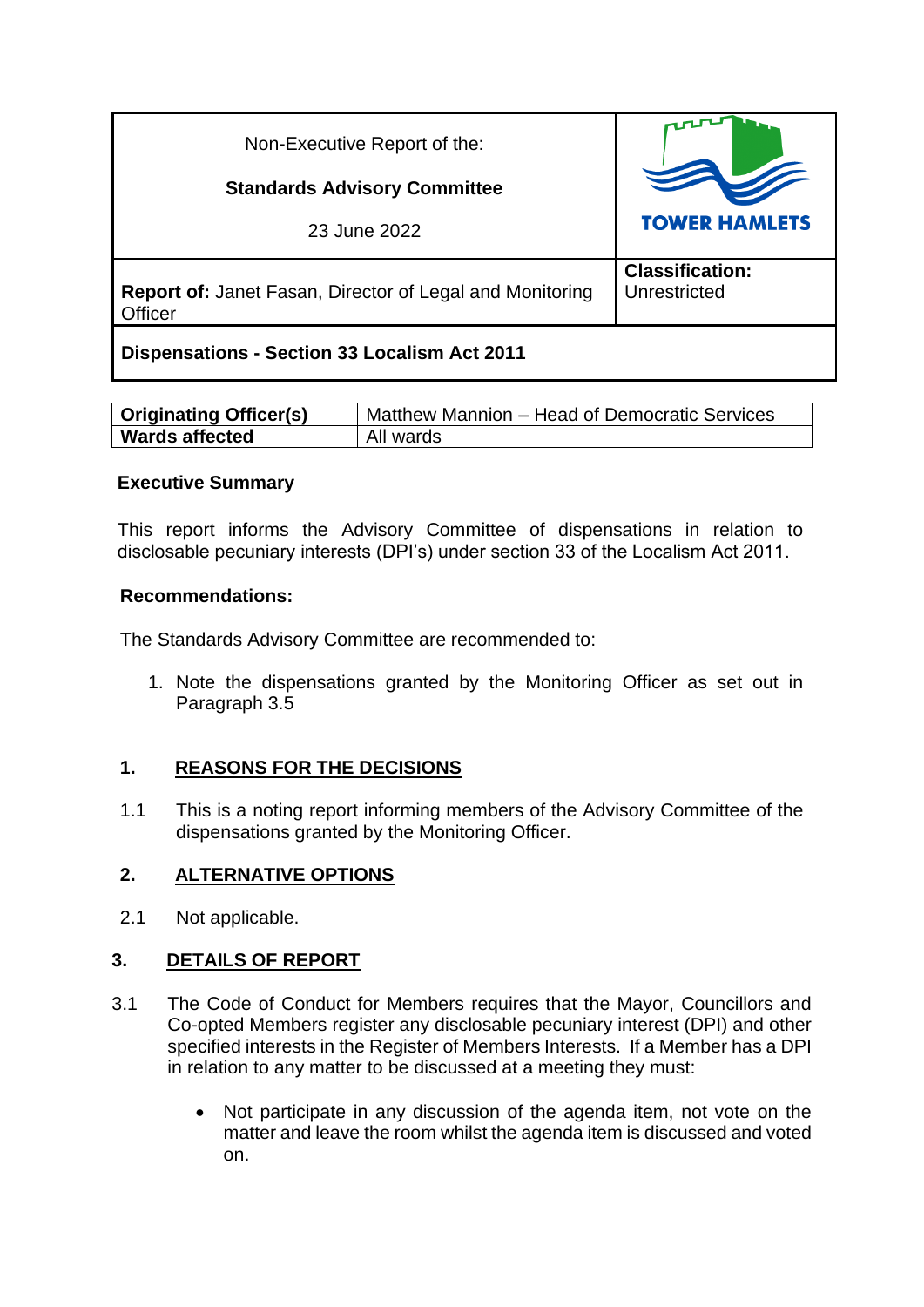- 3.2 However, a Member who has a DPI in a matter to be discussed at a forthcoming meeting of the authority may make a written request before the meeting to the Monitoring Officer for a dispensation to enable them to participate in the discussion and vote.
- 3.3 A dispensation may be granted where the Monitoring Officer is satisfied that:
	- (a) without the dispensation the number of persons prohibited from participating in any particular business would be so great a proportion of the body transacting the business as to impede the transaction of the business;
	- (b) without the dispensation the representation of different political groups on the body transacting any particular business would be so upset as to alter the likely outcome of any vote relating to the business;
	- (c) granting the dispensation is in the interests of persons living in the authority's area; or
	- (d) it is otherwise appropriate to grant a dispensation.

Any grant of a dispensation must specify the duration of the dispensation up to a maximum of 4 years.

- 3.4 The Monitoring Officer has not granted any individual dispensations since the last report to Committee.
- 3.5 **General Dispensation:** The Monitoring Officer has granted a General Dispensation to all Members for their current four-year term of office to be present, speak and vote where they would otherwise have a DPI in the following matters:
	- (a) Housing: where the Councillor (or spouse or partner) holds a tenancy or lease with the Council as long as the matter does not relate to the particular tenancy or lease of the Councillor (their spouse or partner);
	- (b) Council Tax: setting the council tax or a precept:
	- (c) Determining an allowance, travelling expense, payment or indemnity for Councillors.
	- (d) Council Officer Pay including where this impacts on Member Allowances
- 3.6 Guidance issued by DCLG in September 2013 (Openness and transparency on personal interests) states that the DCLG view is that Members do not need a dispensation to take part in the business of setting the council tax or precept or local arrangements for council tax support because this is a decision affecting the generality of the public in the area rather than Members as individuals. Nonetheless the Monitoring Officer considers it prudent for the sake of completeness to include Council Tax in the General Dispensation.
- 3.7 The dispensation for Council Tax relates to a Member's DPI and does not affect a Member's obligation under Section 106 of the Local Government Finance Act 1992 to declare and not vote if they are 2 months or more in arrears with their Council Tax when voting on setting the Council's budget.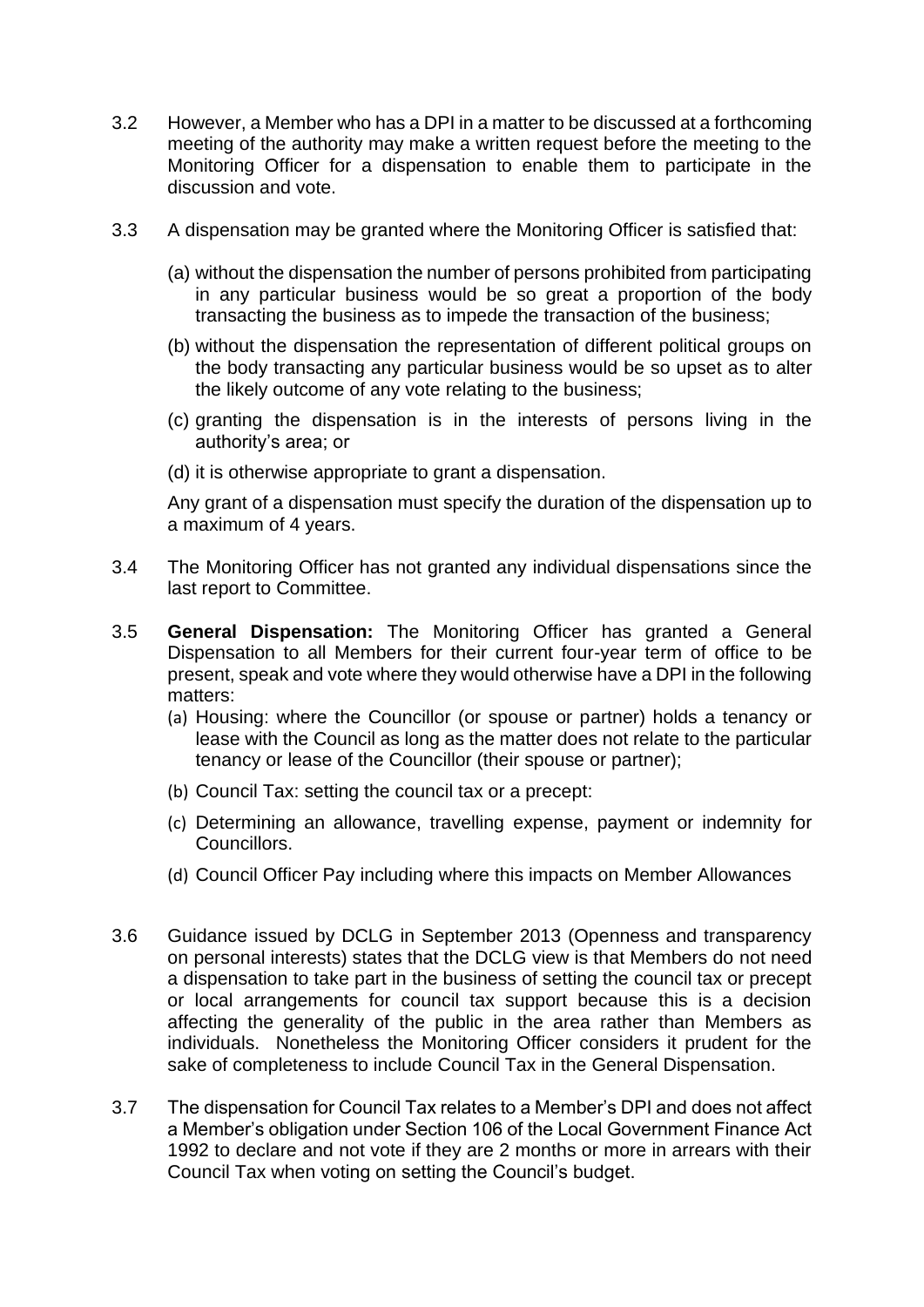3.8 The General Dispensation will apply until the next Mayoral and local elections in May 2026 after which a further report will be submitted to the Advisory **Committee.** 

# **4. EQUALITIES IMPLICATIONS**

4.1 There are no specific equalities implications arising from this report.

## **5. OTHER STAUTORY IMPLICATIONS**

- 5.1 This section of the report is used to highlight further specific statutory implications that are either not covered in the main body of the report or are required to be highlighted to ensure decision makers give them proper consideration. Examples of other implications may be:
	- Best Value Implications,
	- Consultations,
	- Environmental (including air quality),
	- Risk Management,
	- Crime Reduction,
	- Safeguarding.
- 5.2 The Monitoring Officer has introduced a standard application form for Members to complete when seeking a dispensation in order to make the process more efficient and transparent.

## **6. COMMENTS OF THE CHIEF FINANCE OFFICER**

6.1 There are no financial implications arising from the recommendation in this report.

## **7. LEGAL COMMENTS**

7.1 Section 31(4) of the Localism Act 2011 provides that a Member who has a disclosable pecuniary interest in any matter to be considered at a meeting may not participate in any discussion, or vote on the matter. However, by virtue of section 33, an authority may, on a written request by a Member, grant a dispensation relieving the member from either or both of the restrictions in Section 31(4). This is reflected in paragraphs 32 and 33 of the Code of Conduct for Members.

\_\_\_\_\_\_\_\_\_\_\_\_\_\_\_\_\_\_\_\_\_\_\_\_\_\_\_\_\_\_\_\_\_\_\_\_

#### **Linked Reports, Appendices and Background Documents**

## **Linked Report**

• NONE

## **Appendices**